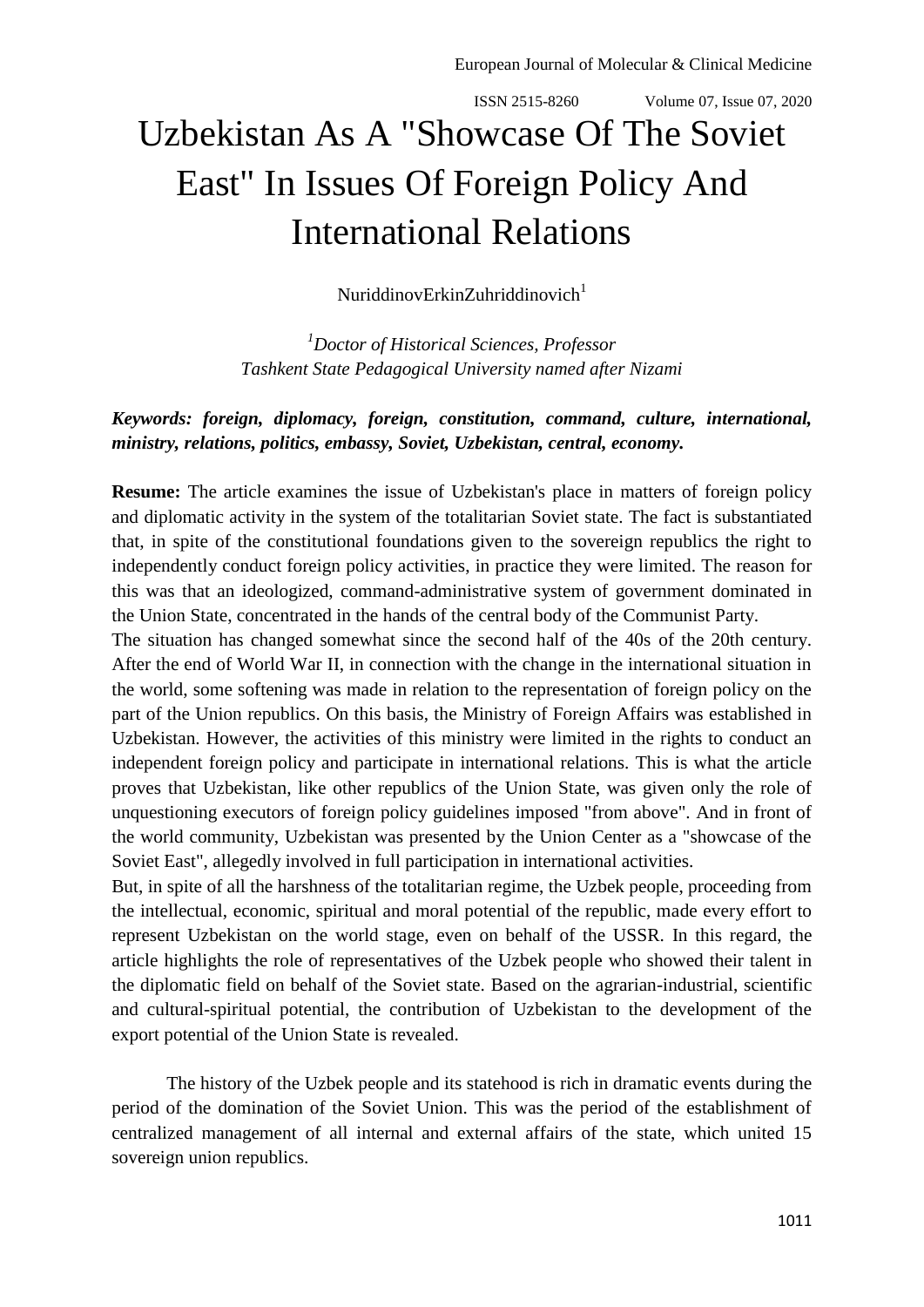The beginning of the formation of a centralized system of state structure with the further establishment of the command-administrative system of management was laid by the events that took place in October 1917. The arrival of the Bolsheviks as a result of a coup d'état, and then the establishment of Soviets, radically changed the hopes and aspirations of many peoples who had previously been part of the existing Russian Empire.

After the well-known events of 1917, a lot of propaganda work was carried out to establish equality of rights and freedoms for all ethnic peoples within the new state association. In particular, in the "Declaration of Working People and Exploited People", "Appeal to all working Muslims of Russia and the East", the basic principles of the national policy of the Soviet government were proclaimed. They provided for the following basic provisions:

1. Equality of all peoples of Russia;

- 2. The right of the national republics to self-determination;
- 3. Abolition of all national and national-religious benefits and restrictions;
- 4. Free development of small ethnic groups living on the territory of the Soviet state.

Against the background of such propagandistic ideology, on December 30, 1922, the formation of the Union of Soviet Socialist Republics was proclaimed, with a centralized system of government. Then, as a triumph of "Lenin's nationality policy" was presented the national-state demarcation of the peoples of Central Asia, who have lived side by side since ancient times, close in language, religion, history, culture and traditions. Subsequently, on September 25, 1924, the Politburo of the Central Committee of the RCP (b), and then on October 9 and 11, the Central Committee of the RCP (b), having considered the issue of national-state demarcation, considered it expedient to formalize this process officially. This decision was approved on October 14 at the United National Executive Committee (ONIK) of the USSR. This was how the Soviet government, the Central Committee of the RCP (b) and their local bodies during 1920-1924 completed the conduct among the peoples of Central Asia. propaganda and practical work to implement the "Leninist nationality policy". However, behind this was the destruction of a territorially integral, historically formed state with its own national specifics. The last point in the work on the division of its territory was put on October 24, 1924 at the plenum of the Central Committee of the RCP (b). And finally, on October 27, 1924, at the II session of the USSR ONIK, measures were approved for carrying out the national-territorial demarcation of Central Asia.

Thus, the political map of Central Asia was artificially and violently changed. The centuriesold history of national statehood ended on this territory. The Bukhara and Khorezm states ceased to exist, in the place of which the Uzbek SSR was established.

Despite the fact that equality and brotherhood were proclaimed in all the main program documents, this union played the role of a trap for all the peoples of the union republics and was aimed at their complete subordination to the power of the central government. The Soviet government, having created, in particular in Uzbekistan, a political structure of state administration accountable to the central authorities, was able to gradually strengthen its political and economic power. This in turn made it possible to carry out the Bolshevik policy on a large scale. It was especially clearly manifested in the limitation of the powers of the Uzbek SSR, as a sovereign republic, to independently conduct foreign policy activities. This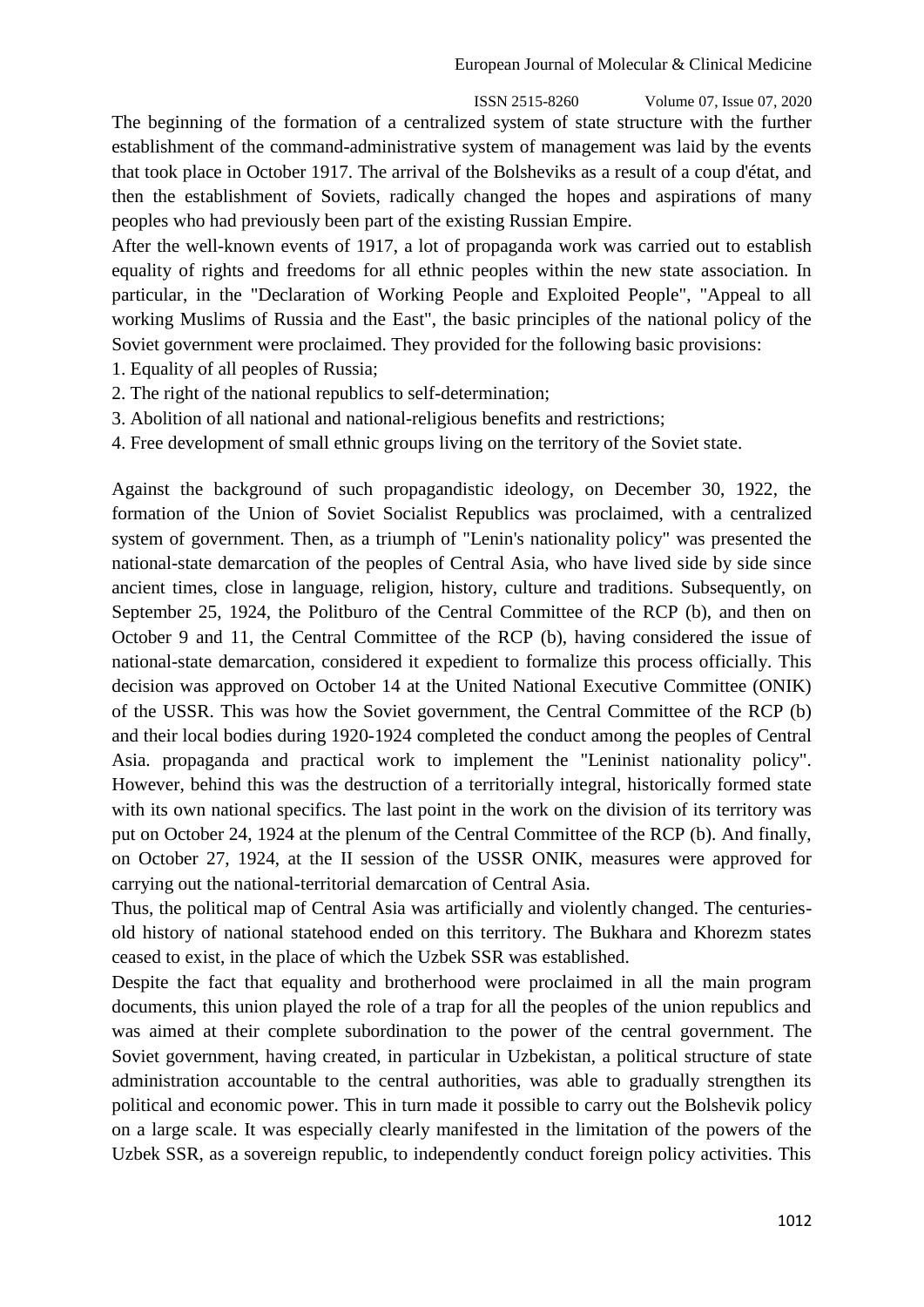position of Uzbekistan, like other republics of Central Asia, was reflected in the USSR Constitution of 1936.

Article 14 of the Constitution of the USSR noted that: "The jurisdiction of the Union of Soviet Socialist Republics, represented by its highest authorities and government bodies, are subject to: a) representation of the Union in international relations, the conclusion and ratification of treaties with other states; ...". And in the same place, in article 15, it was said that "the sovereignty of the union republics is limited only within the limits specified in article 14 of the Constitution of the USSR." In other words, in the first decades of the formation of Soviet power, all the powers of foreign policy were concentrated in the hands of the central bodies of the state. In fact, this was a gross violation of the triumph of "Lenin's nationality policy" propagandized in those years, with the granting of all the powers due to the sovereign republics. This approach once again convinces us that this was the result of the desire of the central government of the country to keep the subjects of the federal union in complete obedience.

However, despite all the rigidity of the command-administrative system of management that developed at that time and the constant ideological pressure from the center, Uzbekistan occupied one of the key positions in political and socio-economic terms in the single family of the Soviet state. This was favored by his national economic and intellectual potential. This was especially evident after the introduction of a well-known amendment to the country's Basic Law of February 1, 1944. Then the USSR Law "On granting the Union republics powers in the field of foreign relations and on the transformation of the People's Commissariat of Foreign Affairs from the all-Union into the Union-republican People's Commissariat" was adopted. The political and legal significance of this law consisted in the fact that with its adoption, each union republic had the opportunity to implement international legal personality not only through all-union bodies, but also in a direct form.

In connection with the adoption of the above-mentioned law, a number of significant changes and additions were made to the 1936 Constitution of the USSR and, in addition, two new articles were included. One of them, Article 18-a, says that: "Each Union Republic has the right to enter into direct relations with foreign states, conclude agreements with them and exchange diplomatic and consular representatives." In accordance with such changes, amendments were made to the republican constitutions. For example, the Supreme Soviet of Uzbekistan in September 1944 adopted a law "On the formation of the Union-Republican People's Commissariat for Foreign Affairs of the Uzbek SSR."

In this regard, the corresponding changes were included in the Constitution of the Uzbek SSR of 1937. In particular, Article 16 stated that: "The Uzbek Soviet Socialist Republic has the right to enter into direct relations with foreign states, conclude agreements with them and exchange diplomatic and consular representatives." According to these amendments, the rights of the highest bodies of state power and state administration of the Uzbek SSR were expanded. The law provided great powers to the Presidium of the Supreme Soviet of the republic. He was empowered to approve the procedure for relations between state institutions, their officials with institutions of foreign states, the right to ratify and denounce treaties and agreements, receive credentials of diplomatic representatives of foreign states, send greetings and arrange receptions. In addition, he received the right to appoint and recall his diplomatic representatives.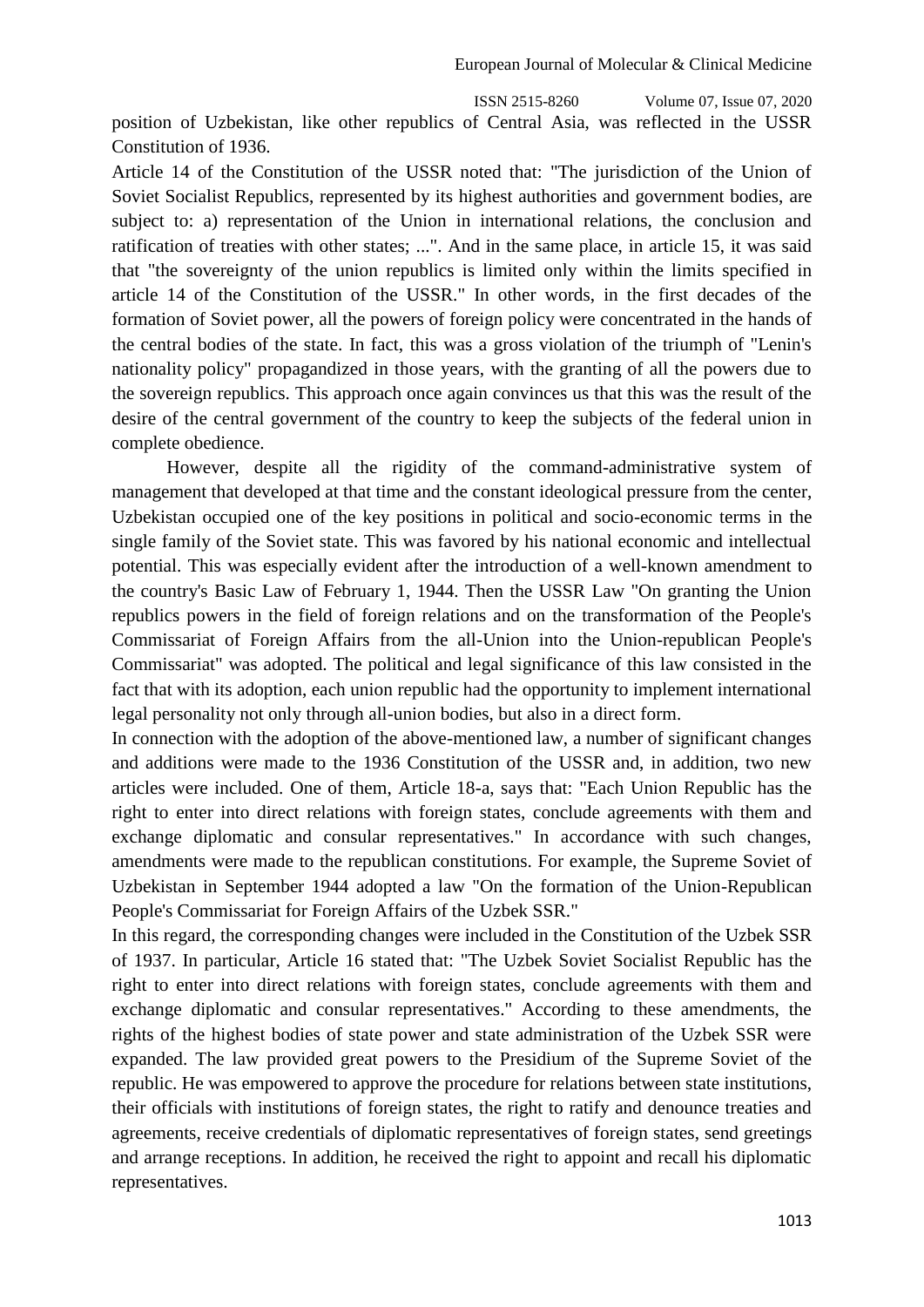ISSN 2515-8260 Volume 07, Issue 07, 2020 Also in this regard, the rights of the Council of Ministers of the Uzbek SSR were expanded. It, like the Government of a sovereign republic, had the right to conduct diplomatic negotiations with foreign states on various issues, to appoint representatives of delegations to international organizations, to direct the activities of the Ministry of Foreign Affairs of the republic.

The next milestone event confirming the sovereign rights of the Uzbek SSR, as well as other union republics of the former USSR, was the development and adoption in 1977 of a new Constitution of the USSR. It personified, as it were, the legislative consolidation of the triumph of developed socialism in the USSR, with all further actions emanating from this on the path of the country's development. However, this Constitution did not ignore the sovereign rights of the union republics and, in particular, their powers in foreign policy actions. Article 80 of this Constitution stated that: "The Union Republic has the right to enter into relations with foreign states, conclude treaties with them and exchange diplomatic and consular representatives, participate in the activities of international organizations."

As you can see, the fundamental rights of the union republics in the field of independent conduct of foreign policy, based on the democratic approaches of the state structure of the Union Association, and the triumph of "Lenin's national policy", are fully reflected in the Basic Law of the former USSR. Both the USSR Constitution of 1936 with the additions made to it, and the USSR Constitution adopted in 1977, at first glance, personified complete freedom of action for the union republics, allowing them to independently conduct all foreign policy activities based on internal interests. However, in reality, everything looked different. A tough ideological machine with a command-administrative system of government in the country limited the rights of the union republics in practical actions. If they were given the opportunity to express themselves in foreign policy and international affairs, this was done only with the permission of the central authorities of the Union State and under the strict control of the relevant authorities. All this once again testifies to the fact that all the union republics, including the Uzbek SSR, despite their constitutional rights, which in his theoretical vision provided broad powers in foreign policy, in reality the situation was different. They were truncated in nature, limiting their powers only with strict coordination with the central authorities.

But, despite this, in Uzbekistan in the second half of the 40s, according to constitutional rights, a foreign policy department of the republic was formed. Initially since 1944, represented by the People's Commissariat, and since 1946 already as the Ministry of Foreign Affairs of the Uzbek SSR. Even in this case, this foreign ministry of the republic, up to gaining political independence, was limited in its direct powers and, in staff units. Its entire staff structure, from the post of minister to the service personnel, was represented by no more than 10 people. The main function of the Ministry of Foreign Affairs of the Uzbek SSR was endowed with secondary tasks related to the reception and escort of representatives of foreign countries to familiarize themselves with the historical sights of the republic. This very fact testifies to the fact that Uzbekistan was limited in matters of foreign policy. And the constitutional rights that proclaimed the international activities of the sovereign republics were of a declarative and propagandistic nature.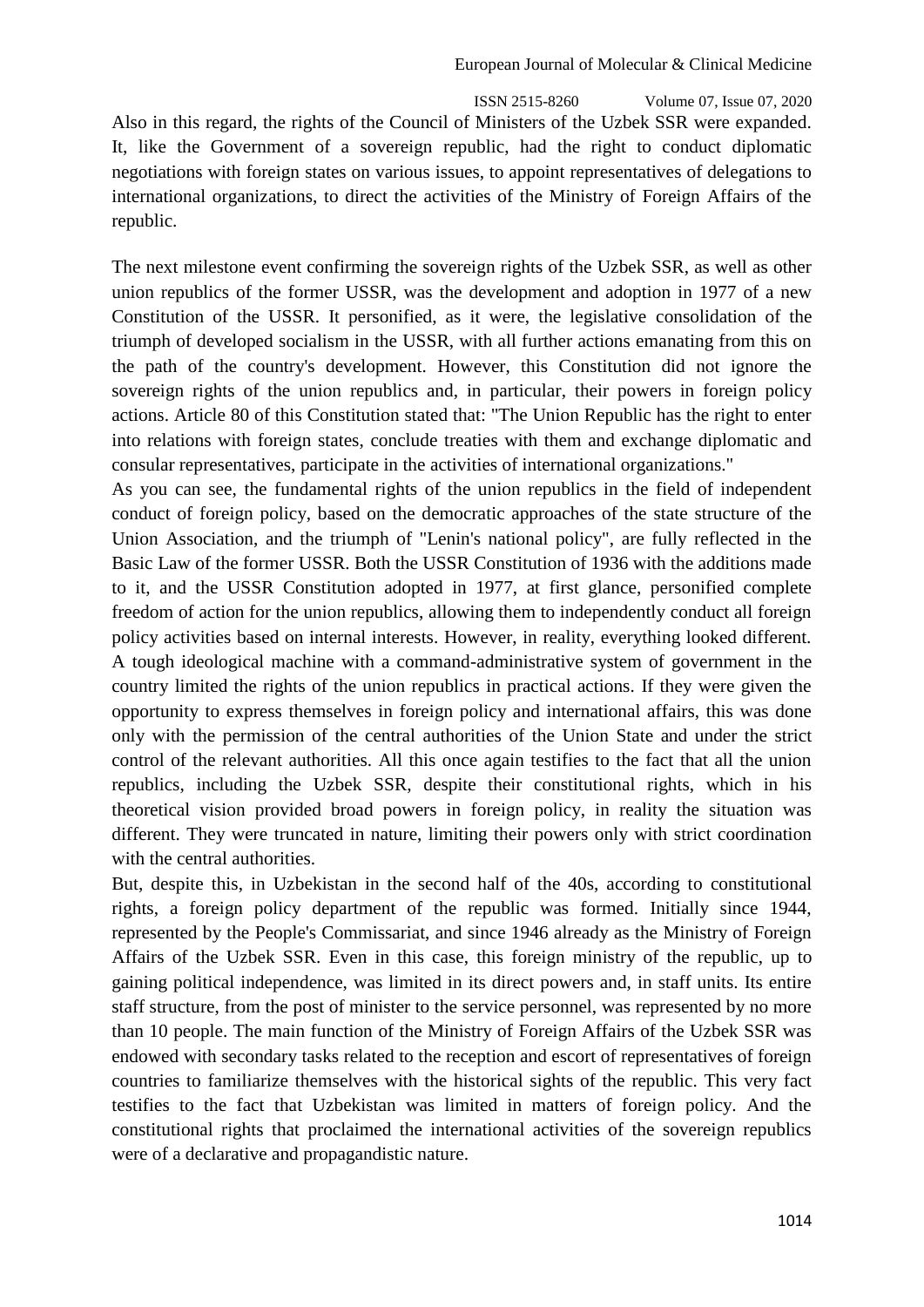ISSN 2515-8260 Volume 07, Issue 07, 2020 However, in order to hide gross violations of constitutional rights, in front of the world community, Uzbekistan was presented by the Union Center as a "showcase of the Soviet East", allegedly as a sovereign republic that took full participation in all international affairs. For these purposes, the Consulate General of the Mongolian People's Republic was opened in Tashkent in 1977, the Consulate General of the Democratic Republic of Afghanistan began its activities in 1982, and the Consulate General of the Republic of India also operated. Moreover, all of them were accredited with all-Union bodies, with the right to communicate with the Ministry of Foreign Affairs of the Uzbek SSR. Moreover, Uzbekistan, having in fact the right to directly enter into diplomatic relations, in reality did not have its embassies in foreign states.

This once again testifies to the fact that Uzbekistan, being in the rigid framework of the totalitarian Soviet state, in real life was deprived of the opportunity to directly enter the international arena. And the nominally existing foreign policy department did not have the right to independently lead and establish external relations, form representatives of the diplomatic corps. International contacts were carried out exclusively with the permission and under the strict control of the Union Center. As a result, the external relations of the republic, if they were manifested, then within a limited framework, were distinguished by a classideological orientation and an initial deformation. In fact, in the general civilized perception, based on the criteria of sovereignty and equality, they cannot be qualified as a fact of real international activity of Uzbekistan.

But, despite all the rigidity of the totalitarian regime, the Uzbek people, based on the intellectual, economic, spiritual and moral potential of the republic, made every effort to represent Uzbekistan on the world stage on behalf of the USSR. In this regard, it is necessary to recall the names and activities of the representatives of the Uzbek people who have shown their talent in the diplomatic field, even if on behalf of the Soviet state. KuchkarovAnvarMarasulovich, who worked as the Ambassador Extraordinary and Plenipotentiary of the USSR to Togo in 1961-1966, should be attributed to the number of prominent Uzbek diplomats of Union significance who made their own contribution to the foreign policy activities of the state. and in the Republic of Dahomey concurrently in 1963- 1966, MukhitdinovNuritdinAkramovich - who worked in 1968-1977. Ambassador Extraordinary and Plenipotentiary of the Soviet Union to Syria, AzimovSarvarAlimdzhanovich - who was the Extraordinary and Plenipotentiary Ambassador of the USSR to Lebanon in 1969-1974. and in Pakistan in 1974-1980, Nishanov Rafik Nishanovich - who served since 1970 as the Extraordinary and Plenipotentiary Ambassador of the USSR in Sri Lanka and concurrently in the Maldives, and since 1978 - as the Extraordinary and the Plenipotentiary Ambassador of the USSR to Jordan, AbdurazakovBahadyrAbbasovich - from 1974 to 1980 he worked at the embassies of the USSR in Bangladesh and Afghanistan, and in 1986 he received the post of the Extraordinary and Plenipotentiary Ambassador of the USSR to Somalia. All of them in their time fulfilling the high duty of a diplomat were able to leave a bright mark as a representative of the Uzbek people in the foreign policy of the Union State.

Speaking about the representatives of the Uzbek people who made a worthy contribution to the foreign policy of the Soviet Union, who showed high diplomatic qualities, one should especially mention the activities of the First Secretary of the Copart of Uzbekistan Rashidov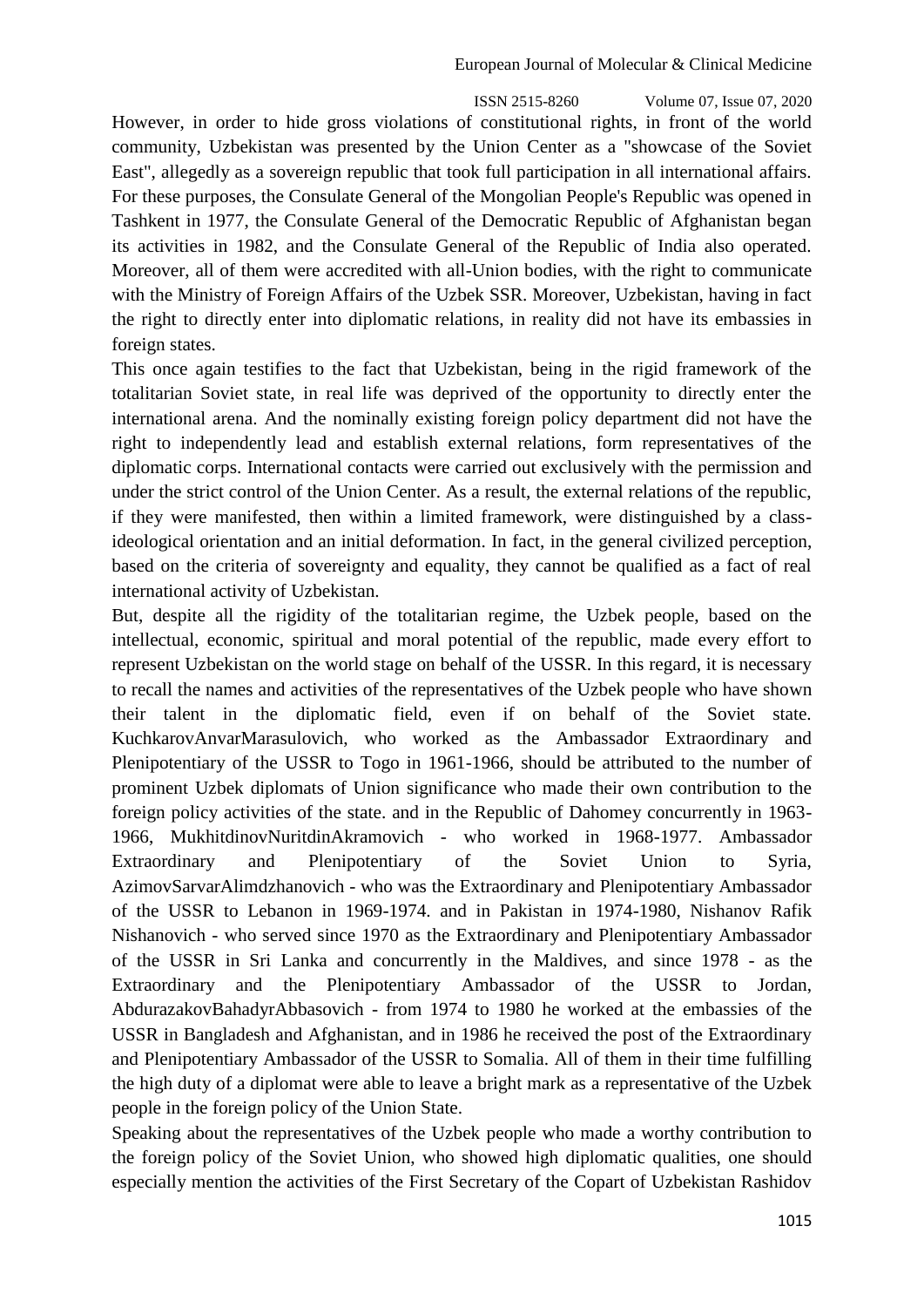ISSN 2515-8260 Volume 07, Issue 07, 2020 Sharaf Rashidovich. He, being a faithful son of his people, was able to gain high prestige not only in the republic and within the framework of the union state, but also on a global scale.

Despite the complexity of the ideologized system of public administration, Sh. Rashidov made every effort to ensure that Uzbekistan, although within the framework of the USSR, could declare its place in global processes, trying to exalt the good name of the Uzbek people, to show the whole world its wonderful features ... It was under Sharaf Rashidov that the processes of establishing international contacts, although experiencing the deformation impact of class-ideologized approaches, found the most vivid expression. So, if in 1953 Uzbekistan, within the framework of the relevant practice of the Soviet past, cooperated with 5 countries, then already at the turn of the 60-70s. the republic maintained contacts with 53 states of the world, including 33 countries of Africa and Asia.

The talent and ability of Sharaf Rashidov to be a leader in political life, not only within the framework of one republic, but also on a global scale, manifested itself in the context of the aggravation of the confrontation between the two bipolar systems of that period. It is known from history that the second half of the twentieth century from the standpoint of international relations is characterized as a period when, on the one hand, there is an unspoken ideological struggle between two opposite systems for dominance in world politics by attracting third world countries to their side, and on the other, an open military confrontation is being conducted based on on the arms race policy.

In such a complex and contradictory environment of world politics, the highest diplomatic talent of the representative of the Uzbek people, Sharaf Rashidov, was manifested. His diplomatic abilities at the international level were manifested in the matter of gaining the authority of the USSR in the international arena and, in particular, in the countries of Asia, Africa and Latin America. Especially when in the 50s they were full of large international conferences, which were held not without the participation of representatives of the USSR. During these years, the Bandung Conference was organized in 1955, the Cairo Conference of Asian and African Countries, where representatives of 52 countries were present, including a delegation from the Central Asian republics headed by Sh.R. Rashidov. In 1958, under the leadership of Sh.R. Rashidov, the "Conference of Asian and African Writers" was organized in Tashkent, which was attended by representatives of 50 countries of the world.

Sh. Rashidov's special diplomatic talent manifested itself in the culmination period of the "cold war" policy associated with the so-called Cuban missile crisis. In the complicated political situation of that period, Sh.R. Rashidov was appointed chairman of the delegation and a responsible person in negotiations with Cuban leaders Fidel Castro.

Another quality as a sophisticated diplomat manifested itself in Sh. Rashidov in the issue of overcoming the Kashmir problem that arose between Pakistan and India, which essentially led to a war between the two new states and the aggravation of their relations for many years.

An attempt to reconcile the two warring parties was decided by the Soviet leadership to organize in the city of Tashkent. To carry out such an important political event, under the leadership of Sh.R. Rashidov, a huge organizational and preparatory work was done to invite Indian Prime Minister Lal Bahadur Shastri and Pakistani leader General Mohamed Ayub Khan to negotiations. The meeting took place in January 1966. To participate in this meeting, the head of the USSR government A. Kosygin flew in from Moscow together with a small delegation. The negotiations were difficult, each howling country felt offended and put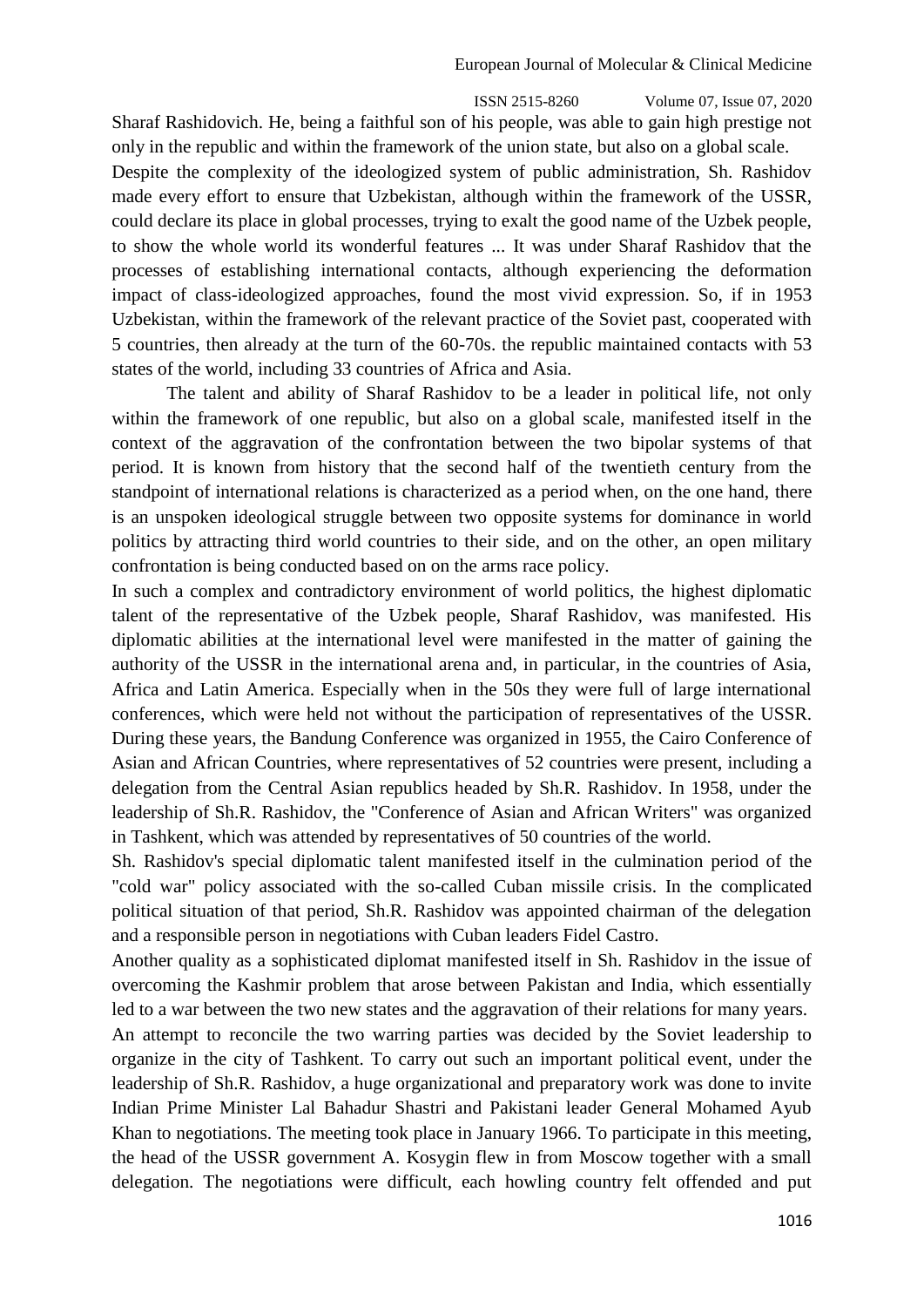ISSN 2515-8260 Volume 07, Issue 07, 2020 forward unacceptable conditions. Despite this, the negotiations had a positive outcome. On January 10, 1966, the heads of the delegation of the two countries signed a historic document, which was called the Tashkent Declaration in the history of international relations, which put an end to the military conflict between India and Pakistan.

It should be noted that Sh.R. Rashidov, taking part in the work of the first Conference of Solidarity of the Peoples of Asia, Africa and Latin America, held in the capital of Cuba, Havana from January 3 to 15, 1966, put forward an important political initiative. In order to unite the peoples of different countries, the national leader of Uzbekistan proposed to hold an international film festival in Asia, Africa and Latin America, with the provision of a platform for this event in Tashkent. This proposal was received with great approval both from the leadership of the Union State, as well as from the countries of Asia, Africa and Latin America.

The International Film Festival of Asia, Africa and Latin America, first held in Tashkent in 1968, has become a traditional one. The capital of Uzbekistan became a place where the best representatives of cinema from the countries of three continents gathered to demonstrate their products. Such a meeting was held every two years, and as a result, during the period from 1968 to 1988, 10 International Film Festivals in Asia, Africa and Latin America were held in Tashkent.

In parallel with the manifestation of the political qualities of Uzbekistan in the foreign policy and diplomatic activities of the Soviet state, the republic made a huge contribution to other areas of international activity of the USSR.

It is known that the priority link connecting the peoples and the state is the trade and economic sphere. Therefore, foreign trade, the right to it, occupies an important place in public policy. In the first years of Soviet power, Uzbekistan, like other republics, was granted certain rights to carry out foreign trade operations. So, in 1919, by a decree of the Turkic Commission of the All-Russian Central Executive Committee and the Council of People's Commissars of the RSFSR, a foreign trade department was organized in the Turkestan Republic (1918-1924), whose work was aimed at creating a commodity fund necessary for export operations. However, the desire to concentrate the management of this important area in the hands of the Center led to the fact that already in 1920 this department was replaced by the Office of the Authorized People's Commissariat for Foreign Trade (NKVT), which was then transformed into a representative office of the People's Commissariat of Foreign Trade of the RSFSR in Central Asia. And after the national-state demarcation of Central Asia, all the work on the management of foreign trade was transferred to the authorized NKVT of the USSR in the union republics, including Uzbekistan. Moreover, in order to fully control the activities on the ground, the NKVT decided to leave its representation in the region as an inspection body.

The evolution, mainly formal rather than substantive, of this institution eventually led to the organization in July 1944 in Uzbekistan of the Office of the Commissioner of the Ministry of Foreign Trade (MVT) of the USSR under the Council of Ministers of the republic.

Carrying out its activities under the direct supervision of the Center, this body united the efforts of foreign trade organizations, customers of export products, suppliers of goods for export, as well as other organizations and departments. At the same time, the Office of the authorized MVT of the USSR under the Council of Ministers of the Uzbek SSR, in its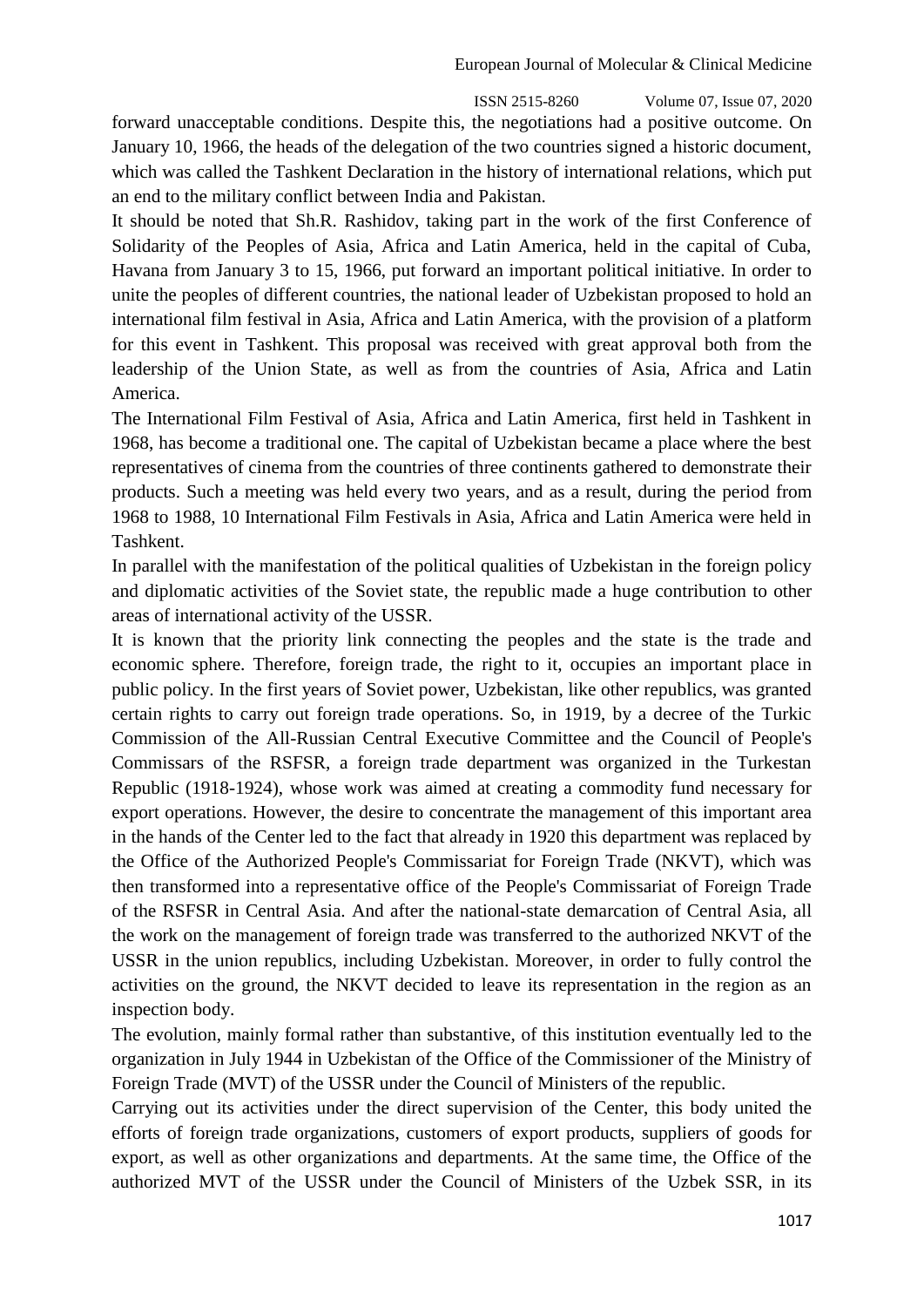ISSN 2515-8260 Volume 07, Issue 07, 2020 activities, could not act on the basis of the real situation, taking into account the potential of the republic to fulfill the supply of export orders. Moreover, on May 18, 1979, by a special order of the Ministry of Foreign Affairs of the USSR, new tasks were set for the republican departments. One of them was associated with the need to ensure the unconditional fulfillment of the plan for the supply of goods for export and the timely commissioning of imported machinery and equipment. Another task was associated with identifying additional reserves to expand exports and improve its structure. This approach of the Central Power tied the hands of local authorities in every possible way, not giving them the opportunity to determine the foreign economic activity of the republic themselves.

But even in such conditions, set by the existing socio-economic and political system, the union republics took part in the solution of issues of foreign economic cooperation of the former USSR with foreign countries. And since the possibilities of Uzbekistan were quite large, its forced participation in this process was very significant.

The first external contacts of Uzbekistan as part of the USSR began in the era of Stalinism, when the allied leadership took a course to isolate the country from the outside world, and the nature of relations between the USSR and the then international community was determined by the course of strengthening the military power of the state. External contacts of the republic in these conditions, passing entirely through the all-Union channels, were episodic in nature. All international activities of Uzbekistan were mainly reduced to participation in individual trade and economic exhibitions and fairs, the purpose of which was in many respects to demonstrate the achievements of the "Lighthouse of Socialism in the East". But at the same time, the exploitation of the republic's resources and natural resources sharply increased in order to increase the export potential of the Union. Cotton, silk, karakul, gold, handicrafts and other products were exported from Uzbekistan. Moreover, already at the beginning of the 30s, 80% of its exports fell on cotton fiber. All this cost tens of millions of rubles in hard currency, however, the republic could not use the income from exports to raise the well-being of the people, strengthen the national economy, and develop it in accordance with its own interests.

According to one of the Western analysts - G. Schroeder (University of Virginia, USA), the policy of eliminating inequality in the level of development of the republics, proclaimed as a priority throughout the existence of the USSR, was in fact subordinated to the all-Union interests. Continuing his thought, G. Schroeder notes that the Union leadership ignored the long-term consequences of the location of industry or the determination of other priority tasks for the development of the republics.

The post-war period, up to the death of Stalin in 1953, was not favorable for the development of international relations of Uzbekistan. Only after 1953, the new Soviet leadership was forced to approach the complex problems of the international situation, relying on the concept of detente and the expansion of international ties. This led to the expansion of the space of economic cooperation of the former USSR with foreign countries, which led to an increase in export supplies, to which Uzbekistan was also involved.

The material basis for the development of international economic relations of Uzbekistan, carried out under the strict control of union bodies, was the growth of its production potential. As before, the republic was assigned the role of a raw material base, and the Center sent for export, first of all, agricultural products. But at the same time, in the structure of Uzbekistan's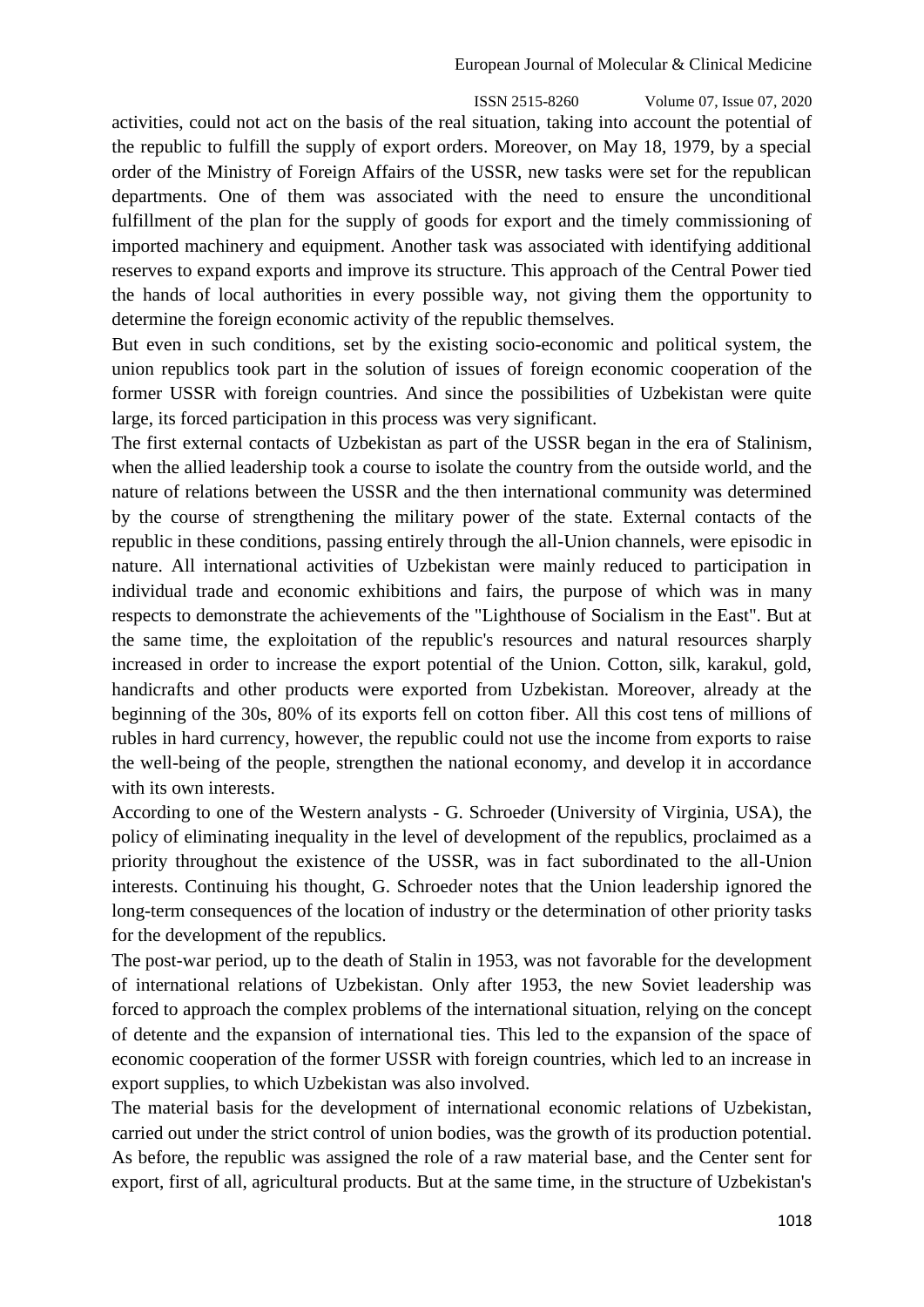ISSN 2515-8260 Volume 07, Issue 07, 2020 exports determined by Moscow, a tendency towards an increase in industrial production was increasingly indicated. This is reflected in the dynamics of foreign economic cooperation of the former Soviet Union. If in 1958 Uzbekistan supplied goods of its own production to 32 countries of the world, then in 1963. - at 46, in 1966. - at 70, in 1970. - to 76 countries of the world. At the same time, most (over 70%) of Uzbek exports went to the countries of the socialist camp. In these decades, the export nomenclature of Uzbekistan for foreign countries was represented by various types of goods. In the mid-1980s, the number of exported products exceeded 200 names, including 180 types of industrial goods. The export nomenclature included sets of machines for the cotton ginning and textile industries, large hydraulic structures, cranes, refrigeration units, projection equipment, diesel engines, pumps, excavators, cotton and silk fabrics, medicines and other products.

During the post-war years of the Soviet period, the socialist countries steadily occupied the main place in the foreign economic relations of Uzbekistan, where more than 100 types of various products were exported, which were produced by such enterprises as Uzbekkhimmash, Tashtekstilmash, Tashkentkabel, Tashkent Tractor Plant, Lift Plant, Excavator Plant, Kokand Mechanical Plant Bolshevik, Andijan Hydrolysis Plant and others.

Speaking about export, at the same time, it is important to emphasize that the national economy of the USSR experienced a permanent "hunger" for foreign products - various technologies, consumer goods. Therefore, in the Soviet period, there was an impressive flow of imports towards the export flow. Uzbekistan, among other union republics, was a consumer of imported products. However, the centralized system, proceeding primarily from the imperial interests of the center, when regulating the flow of imports was guided by the distributive and subjective installations of the Union political elite. As a result, the needs of Uzbekistan, despite the fact that it was one of the leading suppliers of export products of the Soviet state, were ignored, and the republic's import requests were satisfied at a minimum level. Mostly imported equipment was directed to those industries that contributed to the expansion of export opportunities of the former USSR. And when it came to national interests, the welfare of the Uzbek people, the channels of import supplies were blocked or reduced to humiliating handouts. The allied leadership did not even care about the health of the nation, undermined by the merciless exploitation of the natural raw materials and human resources of Uzbekistan.

Questions of the socio-economic state of the republics of the former union state have always been the object of special study of political and logos of foreign countries. Criticizing the monopoly, command-administrative methods of the communist leadership in managing the country's economy, they thereby warned of their detrimental consequences on the general welfare of the population. In particular, one of the analysts of the US Institute of World Economy Sh. Islam, drawing attention to Central Asia as a victim of the cotton monoculture, notes that in terms of the level of development and prosperity, Uzbekistan is the country with the largest population and rich cultural heritage. - was in the penultimate place in the region in terms of poverty. And as a result of the one-sided development of the national economy cotton production, a critical situation has developed in the republic in terms of ecology.

Evaluating the overall process of Uzbekistan's participation in the foreign economic relations of the USSR, it should be emphasized that it took place on the basis of the extensive development of the economy, in line with the imperial ideology. The structure of export,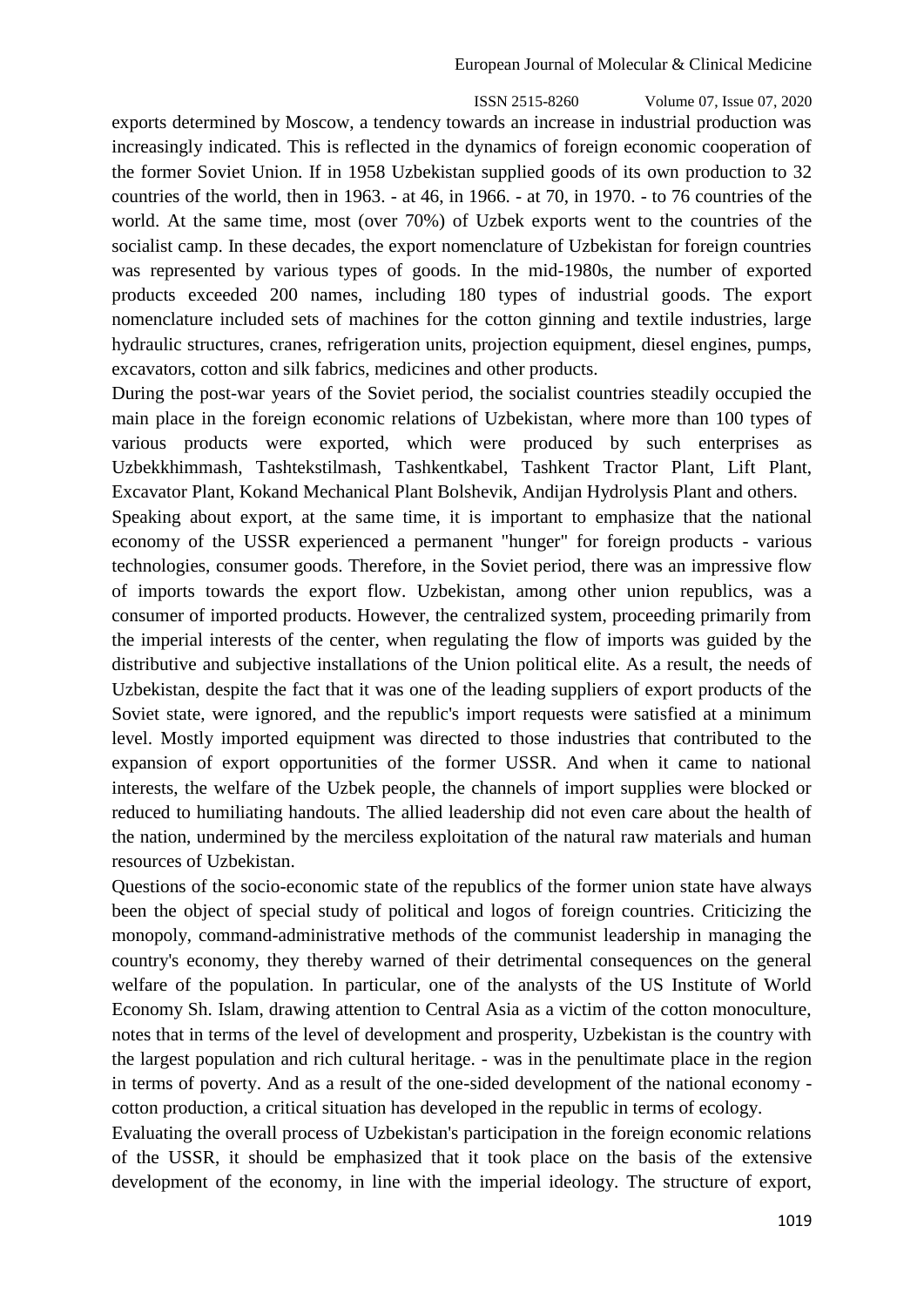ISSN 2515-8260 Volume 07, Issue 07, 2020 consisting primarily of raw materials, did not stimulate the development of industry, which determines scientific and technological progress, and imported products could not adequately satisfy industrial and agricultural production in modern equipment, high technologies.

The experience of the past and the present testifies to the fact that in Soviet times Uzbekistan possessed productive forces sufficient both for an independent economic existence and for pursuing an equally independent, independent foreign economic policy. However, the centralized nature of the organization of the economy of the USSR, combined with planning and distribution practice, deformed the national economy of Uzbekistan, turning it into a raw material appendage of the all-Union national economy. In addition, the central authorities of the Union State were not interested in providing Uzbekistan with freedom of action in pursuing an independent foreign economic policy.

In the foreign policy of any state, along with the development of civilized forms of mutual cooperation in the political and trade and economic spheres, the cultural and humanitarian area of interaction also plays an important role. As the practice of international relations testifies, the process of exchanging the achievements of science and culture embodies the development of so-called people's diplomacy, which occupies an important place in strengthening interstate relations. Moreover, the formation of a single scientific, technical and cultural space, contributes to the strengthening of peace, mutual understanding between peoples, progressive integration of the world community.

In the conditions of Soviet reality, the peoples of the former USSR, including Uzbekistan, largely cut off from the outside world, experienced enormous difficulties in realizing the need to acquire universal cultural values, familiarize themselves with advanced technologies and achievements of the world scientific thoughts. For decades, there were ideological filters and administrative barriers on the way of establishing international channels, and Uzbekistan, as in the field of economic relations, did not have the right to independently establish international scientific, technical and cultural contacts.

And yet, the Uzbek people, although shackled by the shackles of the totalitarian-imperial regime, persistently sought to overcome the artificially piled heaps of obstructions, to use every opportunity to lay brooks of scientific, technical and cultural cooperation with the outside world. An important factor in this matter was the people's diploma, which was far from the ideological aspirations of the ruling union circles.

Speaking about the scientific ties of Uzbekistan with the outside world, one can be convinced that this area has undergone significant deformation. Despite the fact that many achievements of the republic's scientists have gained not only republican or all-Union, but also world recognition, the significant scientific potential of Uzbekistan in the conditions of a totalitarian system was not used effectively. As in the whole of the former USSR, the science of the republic was torn away from world science, as a result of the limitations of its foreign policy activities.

The situation began to change relatively only in the late 1950s, when the allied political elite finally realized the importance of international scientific cooperation. But at the same time, priority was given to establishing scientific contacts with the countries of the socialist bloc. Only at the turn of the 60s and 70s did some relief in the development of partnerships with Western countries emerged. And although ideological and administrative barriers remained, hindering the development of international scientific cooperation, artificially narrowing its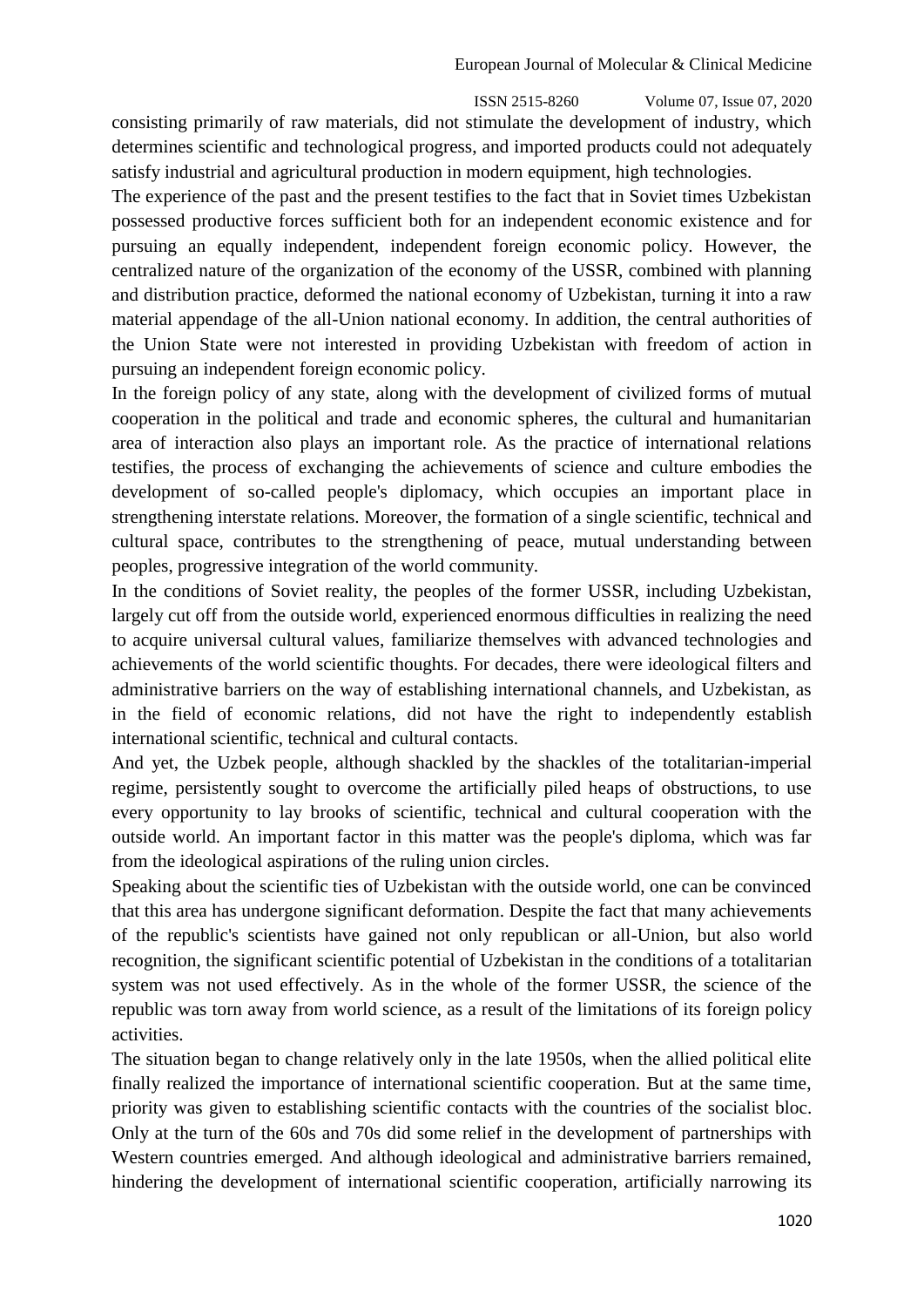ISSN 2515-8260 Volume 07, Issue 07, 2020 scope, nevertheless, the process of establishing ties with the world scientific community was gradually gaining strength. So, if for 1959-1972. 153 scientists of the republic went abroad on scientific trips, then in the next decade - more than 300. Going abroad, the envoys of Uzbekistan got acquainted with the organization of scientific research, scientific achievements, delivered original reports at international conferences, congresses, symposia. In turn, the flow of foreign scientific delegations to Uzbekistan also expanded.

With the development of international relations, the forms of scientific cooperation were enriched. By the mid-80s, in addition to conferences, the exchange of delegations, they included speeches of Uzbek scientists with lectures and reports abroad, internships for foreign graduate students at the institutes of the Academy of Sciences of Uzbekistan, the organization of joint scientific expeditions. Scientific research of Uzbek scientists abroad aroused growing interest. Thus, up to 1980, 320 works of Uzbek scientists were published in foreign publications. The joint development of topical scientific problems also expanded. For example, in the 70s-80s, 17 academic research institutes collaborated with scientific institutions of Asian countries. They developed 27 fundamental topics of mutual interest. Nevertheless, the lack of independence of Uzbekistan seriously limited the ability of domestic science and scientists of the republic to take full part in international scientific cooperation.

As in the scientific field, cultural and spiritual exchange also acquired a contradictory character during the years of Soviet totalitarianism.

It should be said that Uzbekistan, possessing a thousand-year history, a unique spiritual heritage of the great past, wonderful architectural monuments of antiquity, which are world famous, has invariably attracted and now attracts the attention of foreign scientists, tourists, literary and art workers. ... However, in the conditions of Soviet reality, the huge cultural potential of the Uzbek people was virtually closed to the world community for many years. The spiritual life of the republic underwent a serious deformation. The ideologization of culture, the consignment to oblivion of the age-old historical and spiritual heritage, the separation from the original national and universal values, significantly combined the possibilities of healthy cultural growth, blocked the integration of the spiritual heritage of the Uzbek people into the world cultural space.

The implementation of international cultural relations of the peoples of Uzbekistan during the period of Soviet reality was largely facilitated by the Uzbek Society for Friendship and Cultural Relations (Uz ODKS) with foreign countries, created in late 1958 in Tashkent. This society, being a collective member of the Union of Soviet Societies for Friendship (USSD) and cultural ties with foreign countries, in accordance with Soviet imperial practice, was obliged to coordinate all its actions with the USSOD. In addition, international cultural contacts on orders from "above" were established mainly with countries of socialist orientation. This was another evidence of Uzbekistan's enslavement in freedom of action, blocking the possibilities of equal cooperation, national humiliation of the Uzbek people.

Nevertheless, the creative work of UzODKS was aimed at promoting good-neighborliness and harmony among peoples, the development of diversified cooperation between them, the growth of mutual trust and the expansion of cultural exchange through practical deeds. At the same time, the Uzbek Friendship Society relied on the activities of republican, regional and city branches. Their mass base was made up of collectives of almost a thousand industrial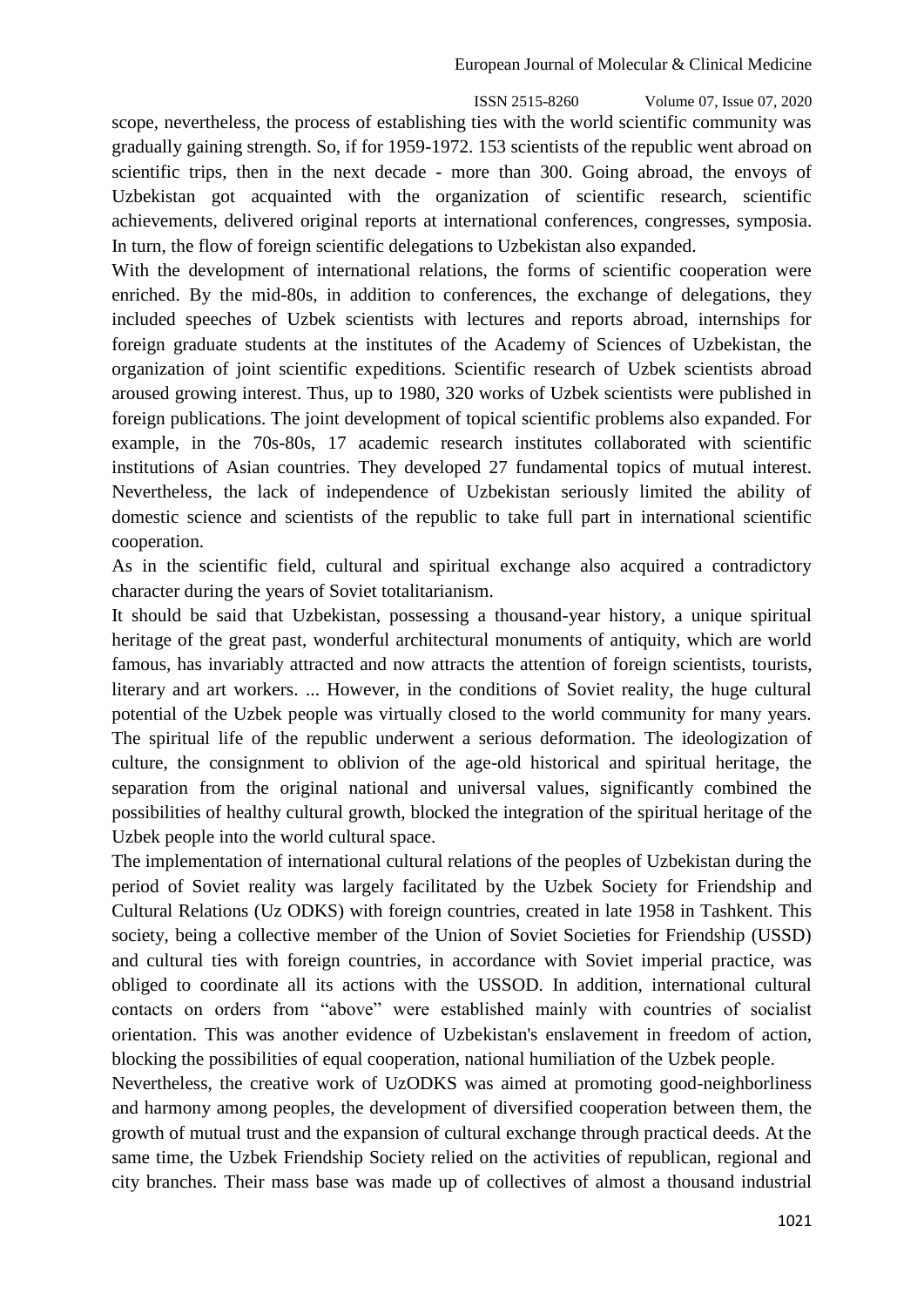ISSN 2515-8260 Volume 07, Issue 07, 2020 enterprises, state farms, collective farms, scientific and cultural institutions, higher educational institutions and schools.

A special place in the organization of cultural events, UzODKS allotted to spending days and decades of culture of peoples. For example, in 1961 Poland hosted the Days of Culture of Soviet Central Asian Republics and Kazakhstan. This was the first major event abroad where Uzbekistan took part. Later, the Days of Culture and Art of Uzbekistan were held in Bulgaria (1966), Hungary (1967), Mongolia (1969) and other countries.

Similar events were also held in Uzbekistan under the strict ideological control of the Center. For example, in September 1966, the "Days of Bulgarian Culture" were held, in May 1968 the "Decade of Hungarian Culture", in the fall of 1968 - "The Decade of the German Democratic Republic" and others. ... Having acquired a traditional character, they were accompanied by friendship evenings, concerts, film demonstrations, exhibitions of photographs, books, graphics, etc.

But again, all forms of spiritual and cultural exchange carried out through the union structures were under the strict ideological control of the sovereign center. Permission to travel abroad could only be obtained after passing through a rigid ideological sieve. External contacts were under the watchful eye of party functionaries and the organs of the State Security Committee (KGB). Many workers of literature and art for one reason or another were enrolled in the category of "restricted to travel abroad." On the other hand, the allied political elite sought to use the cultural heritage of Uzbekistan, its spiritual and exchange ties to ennoble the external image of the totalitarian regime, demonstrate the "outstanding achievements" of the Soviet national policy, artificially raise the communist doctrine, which allegedly provided an unprecedented the flourishing of the culture of the peoples of the "national borderlands".

Thus, the real state of affairs with the international activity of Uzbekistan in the Soviet era allows us to come to the conclusion that, despite the enormous possibilities of the republic to take full participation in the system of international relations, in fact, contrary to the proclaimed constitutional guarantees, it was deprived of such a burden. ¬Opportunities. The Soviet model of foreign policy and international activity, in accordance with the colonialtotalitarian nature of the former Union State, initially proceeded from the fact that the Center was exclusively endowed with all the functions of foreign  $\neg$  political and foreign economic activity. The republics were given only the role of unquestioning executors of the strategic course imposed "from above". And in front of the world community, Uzbekistan was presented by the Union Center as a "showcase of the Soviet East", allegedly involved in full participation in international activities.

In reality, the situation was different. Deprived of the right to openly enter the international arena, Uzbekistan could not independently pursue its foreign policy, develop its own ways of entering the world community, determine the directions and priorities of interstate relations, and have its own representatives of the diplomatic corps. The mediated international contacts allowed by the state center were of a metered, pronounced ideological character and were intended to serve the interests of the totalitarian-impersonal regime. In order to radically change the existing totalitarian system of the Soviet version of "international activity", to ensure the possibility of pursuing an active multilateral foreign policy that meets the national